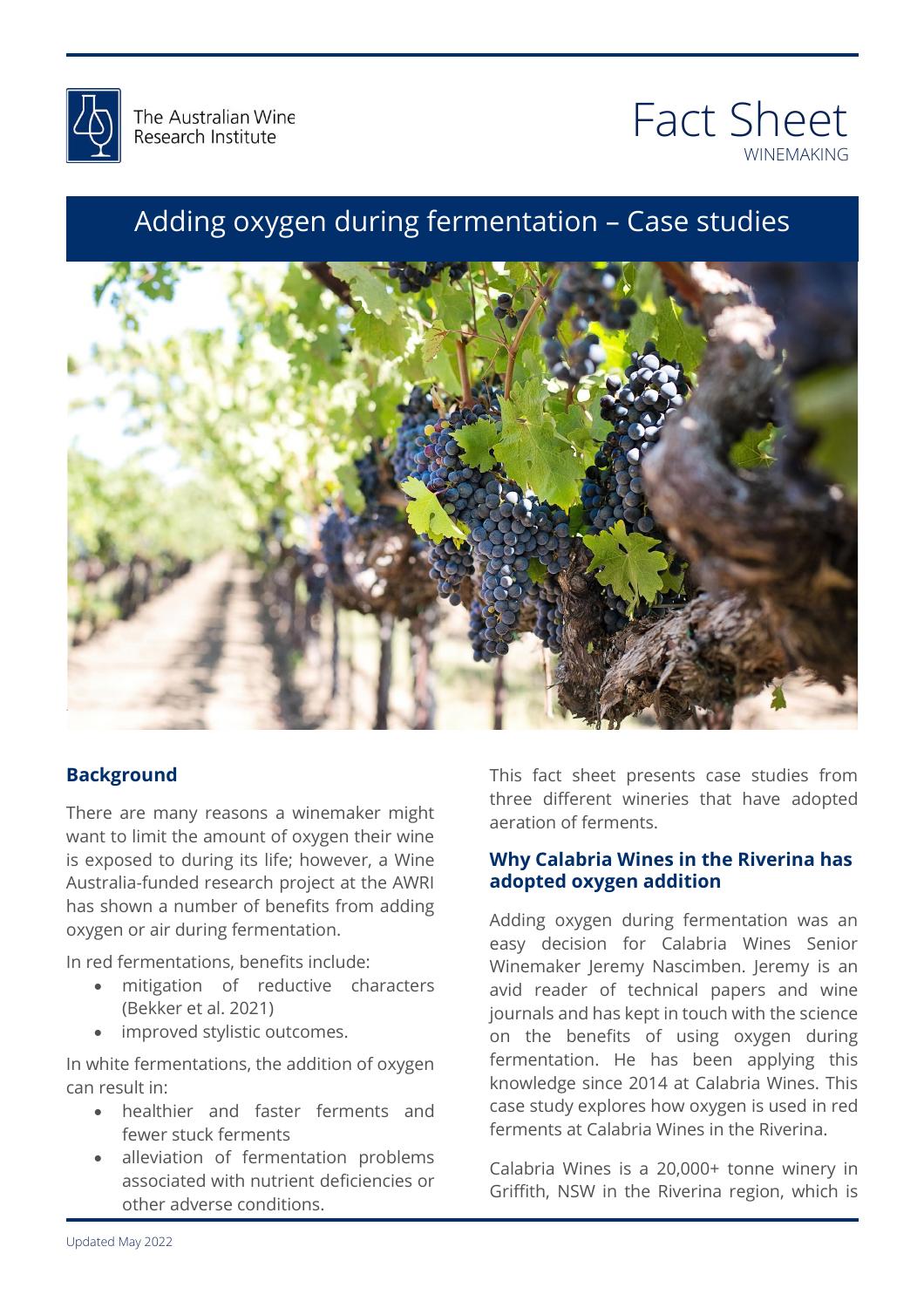

# Fact Sheet WINEMAKING

responsible for approximately 20% of all wine grapes crushed in Australia.

For Jeremy at Calabria wines the decision to add oxygen to red ferments has primarily been driven by the desire to better manage 'reductive' issues which he has found to be associated with poor yeast-assimilable nitrogen (YAN) levels in fruit. Jeremy noticed that YAN levels in certain varieties were consistently low year after year and a different approach was needed rather than just continually adding DAP. In Jeremy's eyes, 'Wines that have a lot of DAP added to them provide an unwanted hardness on the palate whereas wines that have been treated with oxygen during fermentation are softer and more approachable and require less DAP addition'. Since 2014 when the winemaking team at Calabria Wines started adding air to red ferments, the amount of DAP used in the winery has decreased, reducing a winemaking input cost.

### **The set-up used at Calabria Wines**

The mechanism for adding oxygen at Calabria Wines involves delivering filtered compressed air via a series of 'nipple fittings' located on the rack arm on each fermenter (see Figure 1).

Each red fermenter has a dedicated air line which can be manually turned on and off in the cellar. The amount of air that each ferment receives depends on the size of the ferment. For example, the largest ferment (a 220 kL tank or 185-tonne fermentation) receives six hours of air at a flow rate of 12 m<sup>3</sup>/min a day for the first half of the fermentation, whereas a smaller 5-tonne fermenter might only receive 40 minutes per day at a flow rate of 12  $\text{m}^3\text{/min}$  for the first half of the ferment.

If 'reductive' characters are observed as the ferment progresses, then air is given in the second half of the ferment but typically this is not required.

Practical barriers that Jeremy has had to overcome include blocking of the delivery nipples with grape skins/seeds, which can prevent the delivery of air; however, there are plans in the future to use fittings that can be easily removed and cleaned.



Figure 1. The set-up used for air addition at Calabria<br>Wines, with filtered compressed air delivered via *Wines, with filtered compressed air delivered via 'nipples' on fermenter rack arms*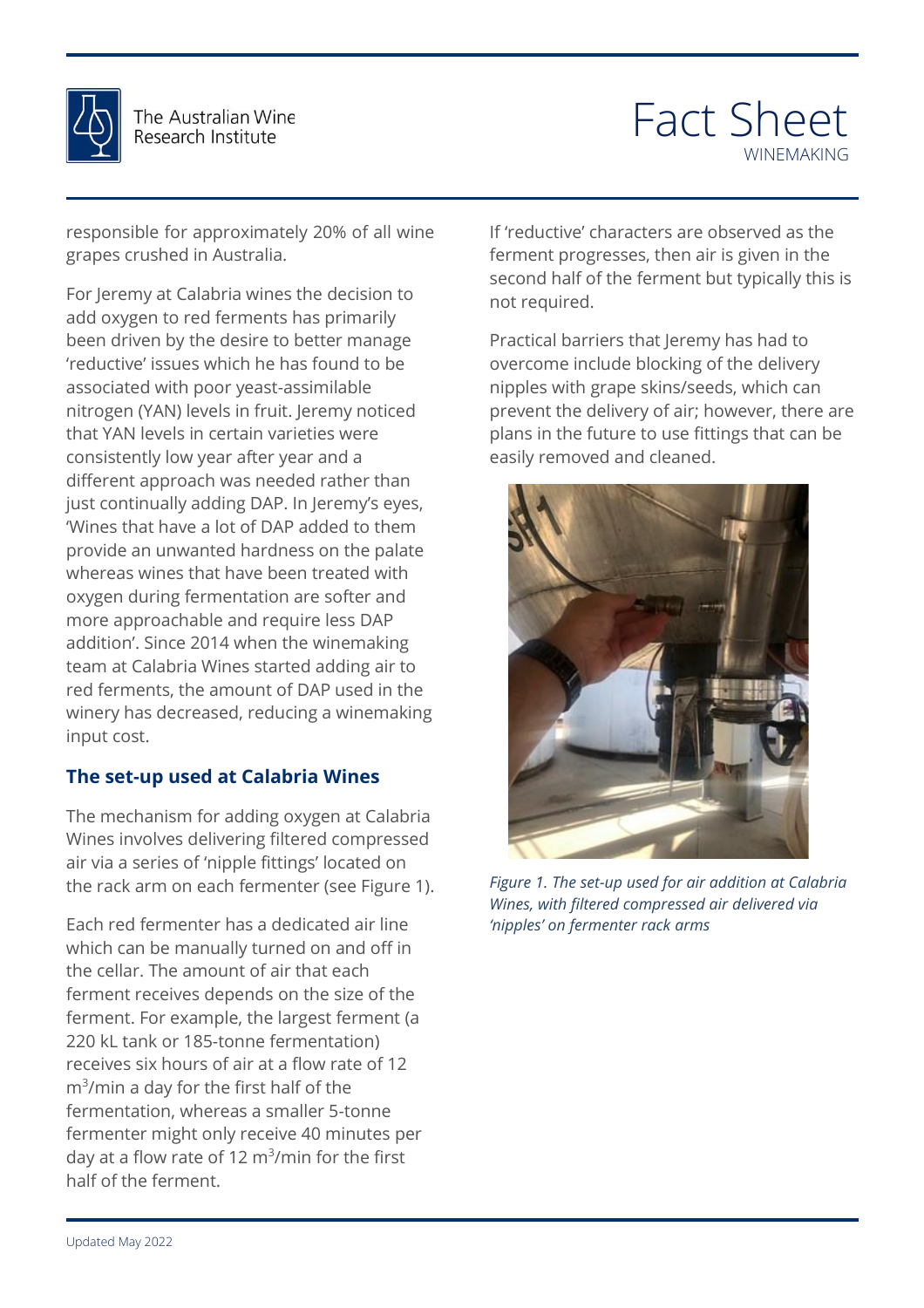

## Fact Sheet WINEMAKING

#### **Repurposing rotary fermenters at Chapel Hill, McLaren Vale**

This case study presents Chapel Hill winemaker Bryn Richards' experiences using air during the production of red wines, with a particular focus on the use of air in rotary fermenters. Chapel Hill is a 600+ tonne winery located in McLaren Vale, South Australia.

### **Rotary fermenters**

Rotary fermenters are anaerobic in nature, as they are designed as closed systems. The cap is broken up and wetted by gently rolling the vessel on an axial basis; however, during this process there is little to no oxygen introduced to the ferment. As a consequence, wines produced in these fermenters can be at risk of developing 'reductive' characters during fermentation.

### **Avoiding 'reductive' characters**

There are a number of different options used by winemakers to treat 'reductive' characters that form during fermentation. A recent project at the AWRI compared five different strategies and found that the simplest and most effective was to introduce air/oxygen into the fermentation at multiple time points in the first half of fermentation. Not only did this decrease 'reductive' characters in the resultant Shiraz wine but it also increased 'red fruit' characters (Bekker et al. 2021).

### **The set-up used at Chapel Hill**

Chapel Hill has been using oxygen in red ferments for over a decade with the knowledge that yeast health and yeast strength are key for successful fermentations. Webinars and research papers produced by the AWRI have played a part in Chapel Hill's adoption of using oxygen, and in recent years

rate of 20 L/min. Chapel Hill uses filtered food<br>grade compressed air rather than bottles of staff have liaised directly with AWRI researchers to explore how far they can go with it. Fitting air/oxygen spargers within the rotary fermenters (beneath the cap) has enabled 'reductive' issues (should they arise) to be addressed and has improved fermentation performance overall. For the winery's 20 kL rotary fermenters, sparge times are 2 x 30 minutes per day at a flow rate of 20 L/min on the first couple of days and then increasing once the ferment becomes active to 4 x 30 minutes of sparging per day at a flow grade compressed air rather than bottles of oxygen, which reduces the cost.

# oxygen, which reduces the cost.<br>**Why Chapel Hill has adopted oxygen addition to red ferments**

addreion to fied forments<br>For Bryn Richards, the addition of oxygen in there interest primaling seen to minimize<br>'reductive' issues in rotary ferments as well as<br>improving veast health and veast strength. He noted that 'air is part of a tool kit that<br>winemakers can delve into'. red ferments has primarily been to minimise improving yeast health and yeast strength. He noted that 'air is part of a tool kit that

barriers that Bryn has overcome with<br>hique is that initially the rotary<br>rs were fitted with 0.5 misron sinters; however, these blocked easily and<br>were difficult to keep clean, which led to since been swapped for 'nipples' which<br>bubble air straight into the ferment and are ges due to them larger Practical barriers that Bryn has overcome with this technique is that initially the rotary fermenters were fitted with 0.5 micron sinters; however, these blocked easily and 'reductive' issues coming back. These have since been swapped for 'nipples' which less prone to blockages due to their larger hole size.